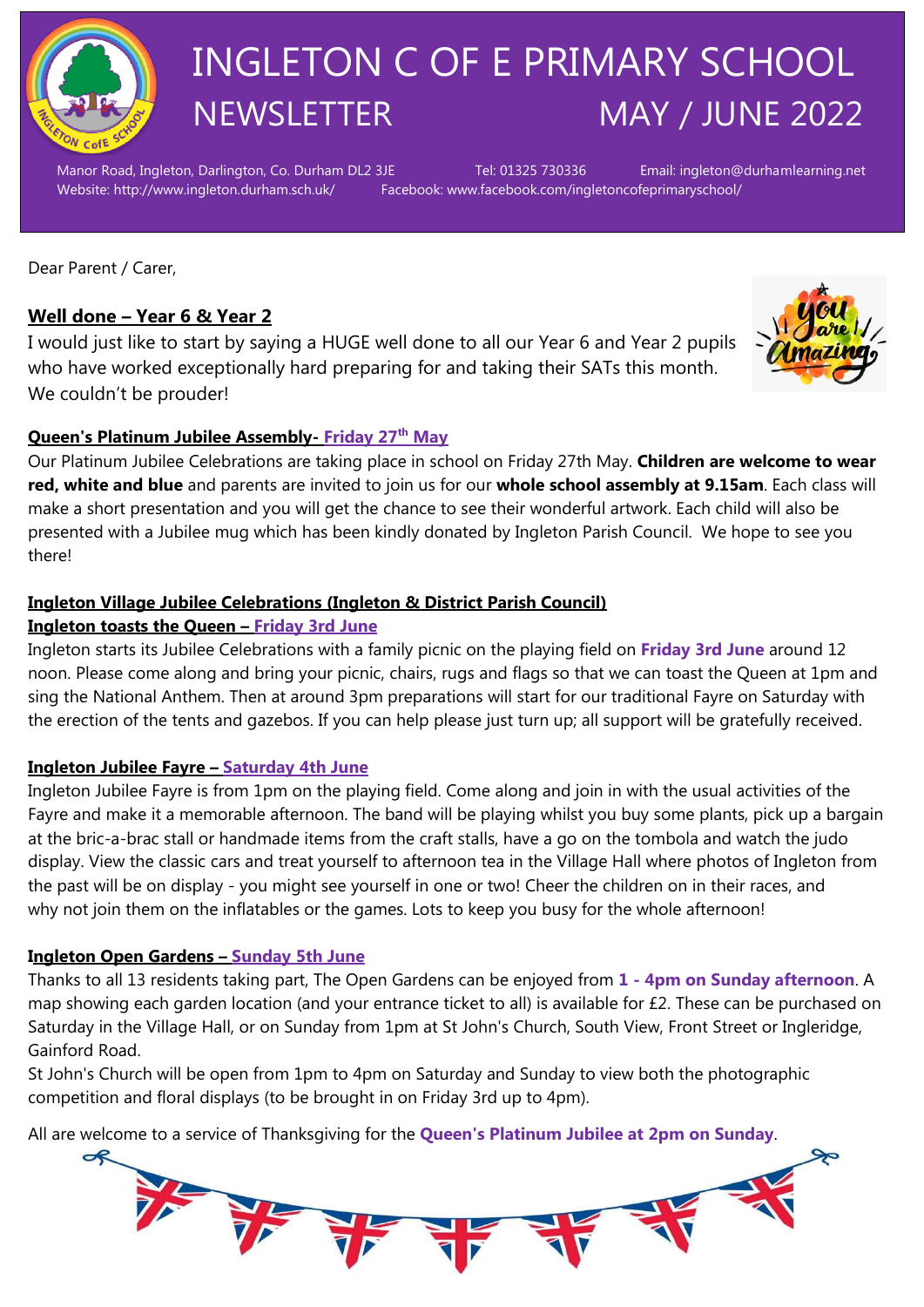#### **Year 1 Phonic Screening Check – Week Commencing 6th June**

The Year 1 phonics screening check is not a formal test, but a way for teachers to ensure that children are making sufficient progress with their phonics skills to read words and that they are on track to become fluent readers who can enjoy reading for pleasure and for learning. The phonics screening check will be given to all Year 1 children in England during the week commencing **6 th June 2022**. Further information has been sent home to all applicable Year 1 parents. <https://www.theschoolrun.com/what-parents-need-know-about-year-1-phonics-screening-check>

#### **Year 4 Multiplication Check**

The multiplication tables check (MTC) is statutory for primary schools in the 2021/22 academic year.

The purpose of the MTC is to determine whether pupils can recall their times tables fluently, which is essential for future success in mathematics. It will help schools to identify pupils who have not yet mastered their times tables, so that additional support can be provided.

Schools must administer the MTC to all eligible year 4 pupils between **Monday 6 June** and **Friday 24 June**. Further information has been sent home to all applicable Year 4 parents.

<https://www.theschoolrun.com/year-4-multiplication-tables-check-mtc-explained>

#### **Y6 Leavers Service – Durham Cathedral (Pupils only) – Thursday 9th June**

Y6 pupils have been invited to come to Durham Cathedral on **Thursday 9th June** at 10.30am to attend the Church annual Leavers' Service. For the last two years they have been unable to host this event however are very much looking forward to our return! This is a special event for our children and an important part of their transition from primary to secondary education. Transport will be provided and staff will accompany pupils.

A further Leavers' Service will take place at the end of the academic year in school and parents will be invited. Details to follow soon.

#### **Class Photos - Monday 13th June**

Phototronics are due to be in school on **Monday 13th June** at 1.30pm for class photos.

#### **Swimming – Y2/Y3/Y4**

Swimming lessons will continue all next term for **Y2/Y3/Y4** pupils on a Tuesday afternoon at Teesdale Leisure Centre.

#### **Forest School – Key Stage 2 (Y3-Y6 Pupils)**

After the half term break KS2 pupils will begin their Forest School lessons again. Please ensure your child has appropriate clothing for the weather including a **sun hat and sun cream** – thank you.

#### **PE DAYS (SUMMER TERM 2)**

- EYFS (Pre-School & Reception) Tuesday (PE with Robbie)
- Year 1 Tuesday (PE with Robbie) & Wednesday (PE Lesson with Miss Kelly)
- Year 2 Swimming (Tuesday) & Wednesday (PE Lesson with Miss Kelly)
- Year 3/4– Tuesday (Swimming) & Friday (Forest School)
- Year 5/6 Tuesday (PE with Robbie) & Wednesday (Athletics with Staindrop Academy) & Friday (Forest School

#### **House Teams / Challenge Homework**

Just a reminder that all children have been allocated new homework challenges at the start of the Summer term. Children have been given a paper copy of these and they are also available on our school website under the 'Our Classes' section. Just simply click on your child's class. Challenge homework activities are set per term and are linked to our current topic. Children are asked to complete at **LEAST ONE ACTIVITY** or more if they wish. These tasks have house points allocated and children have the **WHOLE TERM** to complete these. If you are unsure which team your child is in and would like to know then please just ask a member of staff. The deadline for Challenge Homework submission is **Monday 18th July 2022**.

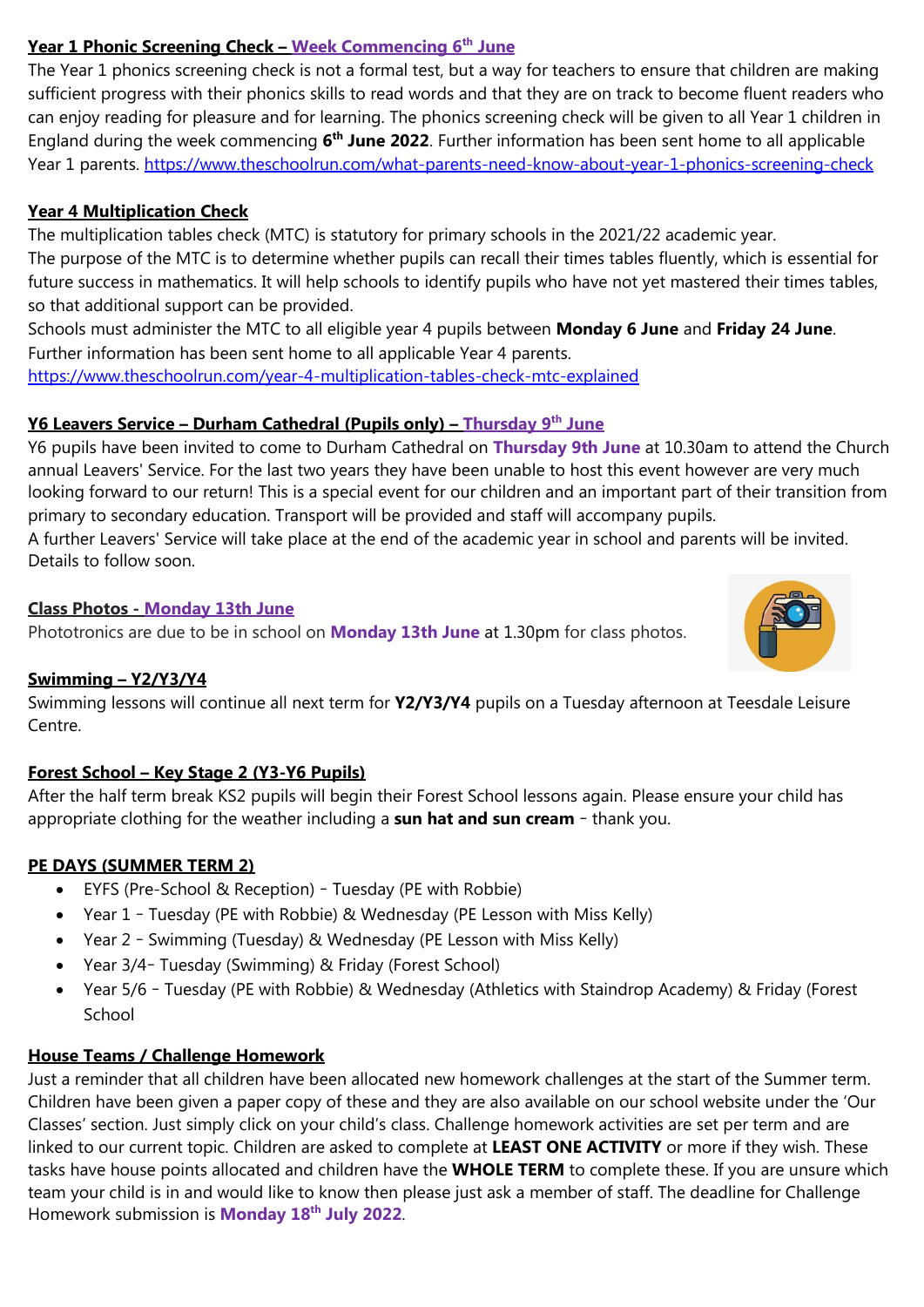#### **Attendance Reminder**

As we are now in the summer months we have noticed an increase in the number of requests we have received for holidays during term time. The law states that a Head Teacher is unable to grant any leave of absence during term time unless there are exceptional circumstances.



#### **The Local Authority suggests that exceptional circumstances are:**

- Parental employment circumstances (service personnel, other work commitments).
- Compassionate circumstances (significant family illness, bereavement, funeral, family crisis).
- Other 'one off' unusual circumstances / events (prison visit, wedding).

We ask that parents complete a leave of absence form via Weduc and include any evidence of "exceptional circumstances" otherwise the request could not be considered.

Please be aware that unauthorised absence on your child's attendance records could result in you receiving a penalty notice from the local authority**. 7 days unauthorised absence in a 12 week rolling period must now be referred for enforcement action**. Parents who continually opt to pay the fine will face legal action.

#### **General Attendance**

Please also be aware that we aim for a 96% attendance as minimum for your child. If your child's current attendance is falling below this (depending on individual circumstances) you may receive a letter or phone call to discuss this further and how we can improve it.

Missing too much school can be seriously detrimental. A child who misses school just twice per month will lose out on 18 days' education across the school year – that's nearly four weeks. Missing a few days of school here and there may not seem a big deal, but research shows that it can have a significant impact on children's learning. Children who miss a substantial amount of school fall behind their peers, and struggle to catch up.

Poor attendance often starts at primary school, and children who fall into this pattern are likely to underachieve at secondary school. Pupils who miss between 10 and 20% of school (that's 19 to 38 days per year) stand only a 35% chance of achieving five or more good GCSEs, compared to 73% of those who miss fewer than 5% of school days.

#### **ONLINE SAFETY - IMPORTANT PLEASE READ \*\*\*\*\*\***

As many children have access to a wide range of technological and communication devices outside of school we feel it is ESSENTIAL for parents to have an understanding and awareness of the games/apps that their children are playing on and their age certification/suitability.



#### **Parental Controls**

Almost all devices allow parental controls to be set. These can be adjusted depending on the ages of the children.

They can:

- Stop children putting new apps on a device until the parents approve them
- Reduce the chance of a child accidentally spending money on virtual goods
- Limit the time that children use a device without having a break

A useful starting point is the Internet Matters website<https://www.internetmatters.org/parental-controls/>

Talking regularly with your child is the greatest tool to help keep them safe online. Talking regularly and making it part of daily conversation, like you would about their day at school, will help your child feel relaxed. It also means when they do have any worries, they're more likely to come and speak to you. The NSPCC has some helpful advice on how to get started<https://www.nspcc.org.uk/keeping-children-safe/online-safety/talking-child-online-safety/>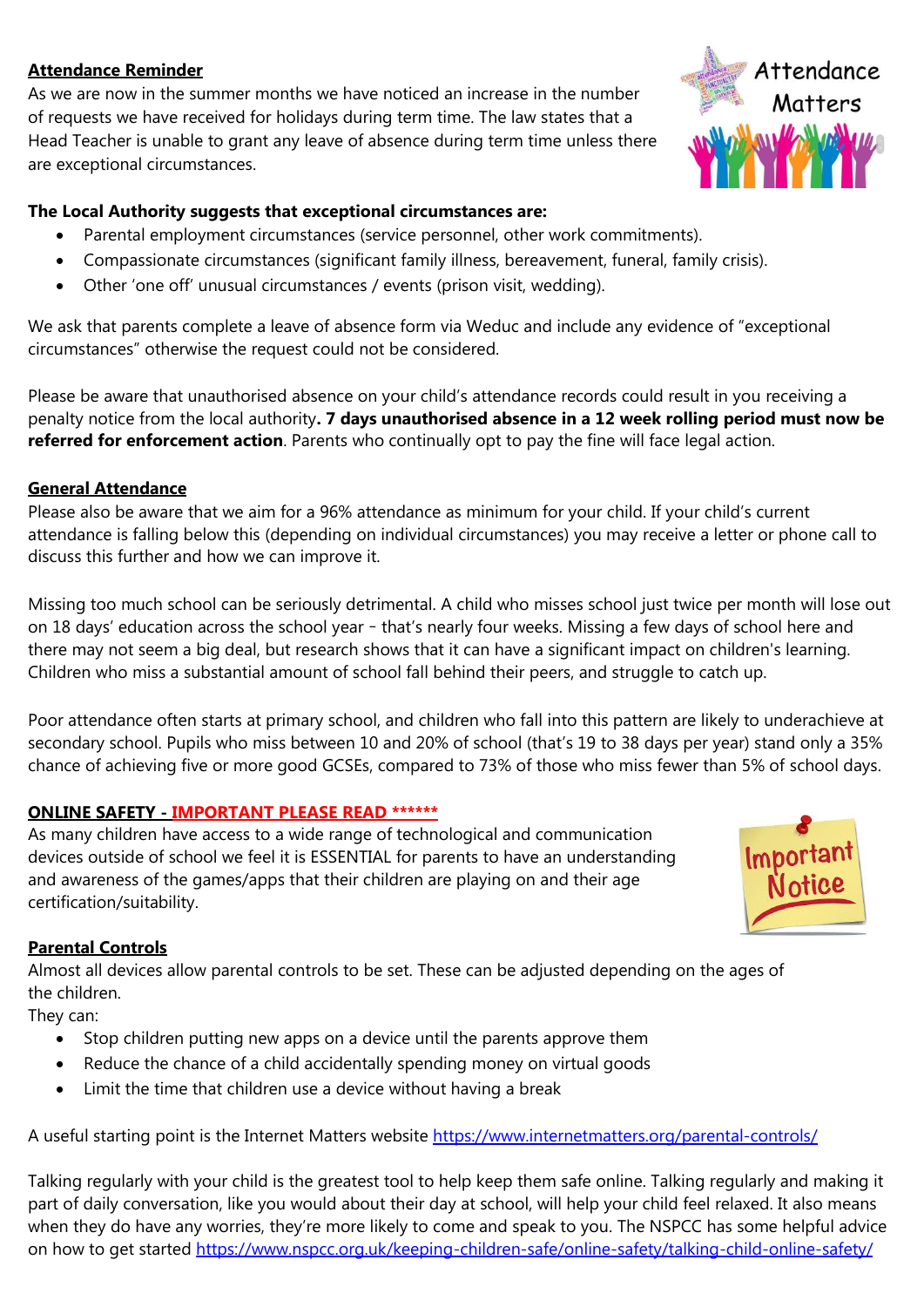#### **Further useful advice for parents can be found on the following websites:**

<https://nationalonlinesafety.com/guides/new-devices-2021> <https://www.thinkuknow.co.uk/parents/> <https://www.childnet.com/resources/parent-and-carer-toolkit/> <https://saferinternet.org.uk/guide-and-resource/parents-and-carers> <https://www.internetmatters.org/>



**WELL DONE** 

#### **STARS OF THE WEEK**

- **★ Busy Bees (Pre-School)** -Keagan / Theo / Mhairi / Katherine / Kenny & Thomas
- **Willow Class (Rec/ Y1 & Y2)** Jessie / Archie / Georgie / Carenza & All Y2
- **Chestnut Class (Y3&Y4)** Benjamin / Ralph / Georgia / Eleanor & Joey.
- **Oak Class (Y5&Y6)** –Chloe / Elliot / Uma / Whole Class & Jacob

Well done everyone! Keep up the good work!  $\odot$ 

#### **TERM DATES 2021-2022**

| <b>Holiday</b>               | <b>Closing date</b>   | Date re-opens                            |
|------------------------------|-----------------------|------------------------------------------|
| <b>Summer half-term 2022</b> | Friday 27 May 2022    | <b>Wednesday 8th June 2022</b>           |
| Summer 2022                  | Thursday 21 July 2022 | Wednesday 7 <sup>th</sup> September 2022 |

Many thanks for your continued support and we hope you all have a wonderful half term break.

Mrs. K. Whitaker & The Ingleton Team x

MATTHEW

 $5:16$ 

## LET YOUR LIGHT SHINE

"Let your light shine before others, that they may see your good deeds and glorify your **Father in heaven."**